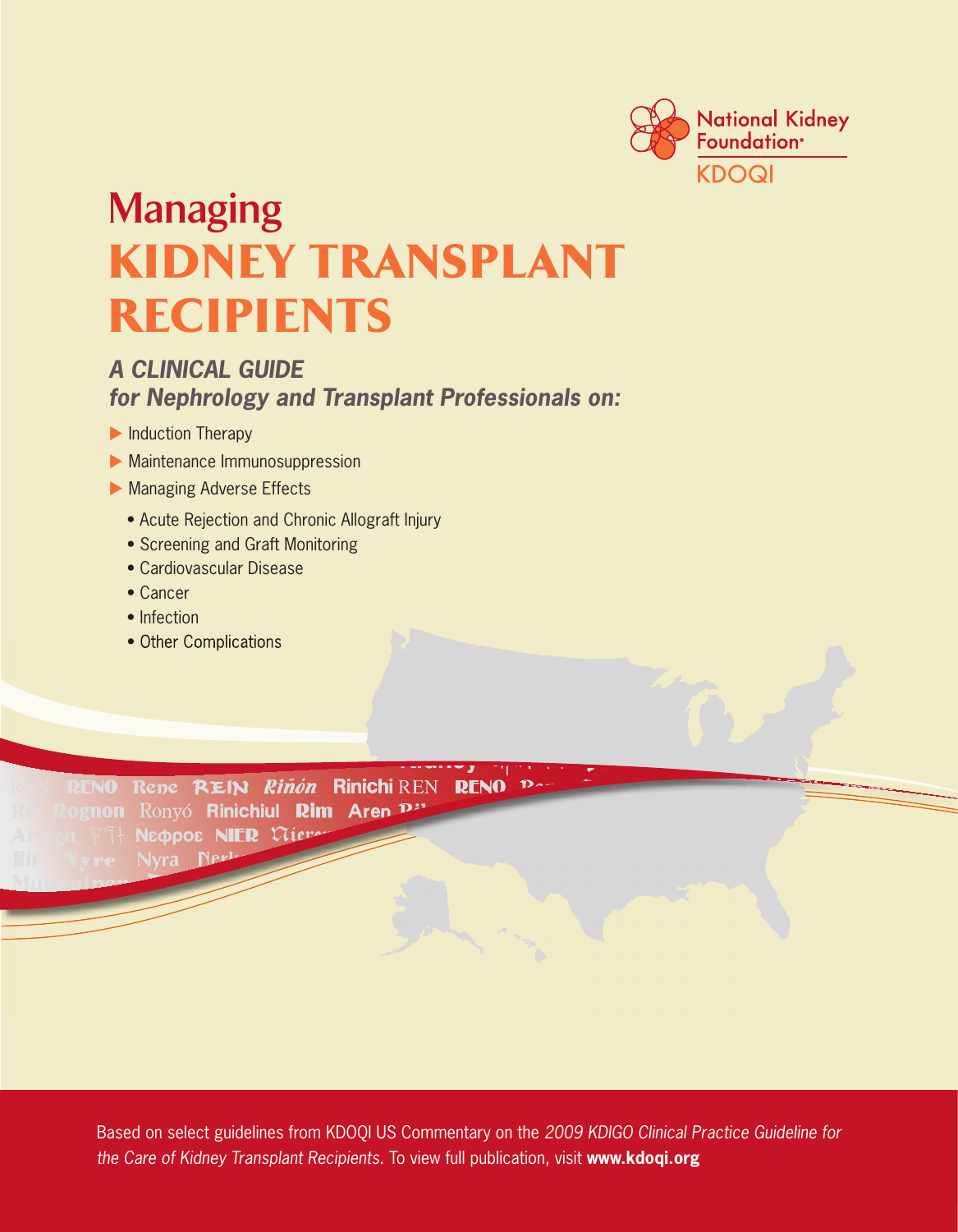### InItIal ImmunosuppressIon

Recommend starting combination immunosuppressive (IS) therapy before, or at the time of, transplant [R 1.1 (1A\*)] except perhaps for transplantation between identical twins.

#### **INDUCTION THERAPY**

- Recommend a biologic agent as part of initial IS medication. [R 1.2 (1A)]
- Intended to improve the efficacy of immunosuppression by:
	- Reducing acute rejection, or
	- Allowing a reduction of other components of the regimen, such as calcineurin inhibitors (CNIs) or corticosteroids.

First-line induction therapy: recommend using an interleukin 2 receptor antagonist (IL2-RA). [R 1.2.1 (1B)]

Induction therapy for high immunologic risk: recommend using lymphocyte-depleting agent. [R 1.2.2 (2B)]

#### KDoQI Commentary:

Individual US transplant centers determine immunosuppression protocols based on their particular patient population, organ source, experience, ease of use, and cost of therapy. Ethnic diversity of the population and the number of high-risk patients vary in different regions of the US, which explains in part variations in protocols used in different centers.

| <b>Adverse Effect</b>       | <b>Steroids</b>     | CsA                 | <b>Tac</b>          | mTORi               | <b>MMF</b>         | <b>AZA</b> |
|-----------------------------|---------------------|---------------------|---------------------|---------------------|--------------------|------------|
| New-onset diabetes mellitus | ↑                   | $\uparrow$          | $\uparrow \uparrow$ | $\uparrow$          |                    |            |
| <b>Dyslipidemias</b>        | ↑                   | $\uparrow$          |                     | $\uparrow \uparrow$ |                    |            |
| Hypertension                | $\uparrow \uparrow$ | $\uparrow \uparrow$ | $\uparrow$          |                     |                    |            |
| Osteopenia                  | $\uparrow \uparrow$ | ↑                   | $($ $\uparrow$      |                     |                    |            |
| Anemia and leucopenia       |                     |                     |                     | $\uparrow$          | $\uparrow$         |            |
| Delayed wound healing       |                     |                     |                     | ↑                   |                    |            |
| Diarrhea, nausea/vomiting   |                     |                     | $\uparrow$          |                     | $\uparrow\uparrow$ |            |
| Proteinuria                 |                     |                     |                     | $\uparrow \uparrow$ |                    |            |
| Decreased GFR               |                     |                     |                     |                     |                    |            |

#### **TOXICITY PROFILES OF IMMUNOSUPPRESSIVE MEDICATIONS**

AZA, azathioprine; CsA, cyclosporine A; GFR, glomerular filtration rate; MMF, mycophenolate mofetil; mTORi, mammalian target of rapamycin inhibitor(s); Tac, tacrolimus.

F indicates a mild-moderate adverse effect on the complication.

 $\uparrow\uparrow$  indicates a moderate-severe adverse effect on the complication.

(F) indicates a possible, but less certain adverse effect on the complication.

\*See table on page 11: Rating Guideline Recommendations.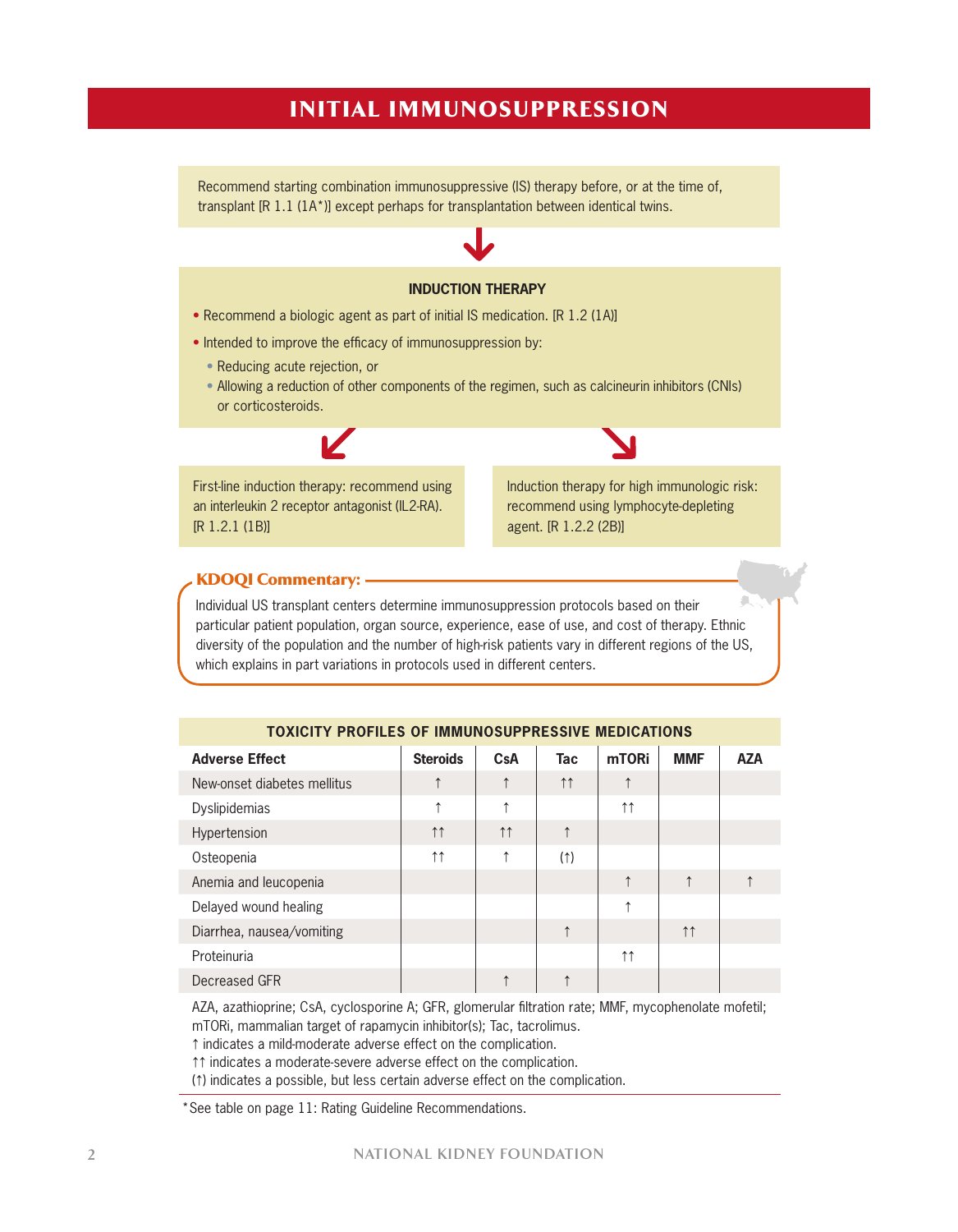### maIntenanCe ImmunosuppressIon

- Recommend using a combination of IS medications as maintenance therapy, including a CNI and an antiproliferative agent, with or without corticosteroids. [R 2.1 (1B)]
- Recommend measuring CNI blood levels [R 5.1 (1B)]:
	- Every other day during the immediate postoperative period until target levels are reached (2C)
	- Whenever there is a change in medication or patient status that may affect blood levels (2C)
	- Whenever there is a decline in kidney function that may indicate nephrotoxicity or rejection (2C).
- Suggest using tacrolimus as the first-line CNI. [R 2.2 (2A)] Suggest monitoring tacrolimus using 12-h trough  $(C_0)$ . [5.1.2 (2C)]
- Suggest using mycophenolate as the first-line antiproliferative agent. [R 2.3 (2B)] Suggest monitoring mycophenolate mofetil (MMF) levels. [5.2 (2D)]
- Suggest that in patients who are at low immunological risk and who receive induction therapy, corticosteroids could be discontinued during the first week after transplantation. [R 2.4 (2B)]

#### **INITIAL MAINTENANCE LONG-TERM MAINTENANCE**

- Suggest using the lowest planned doses of maintenance IS medications by 2 to 4 months after transplantation if there has been no acute rejection. [R 3.1 (2C)]
- If using prednisone beyond 1 week after transplantation, continuation is suggested over withdrawal. [R 3.2 2C)]
- Nonadherence is associated with a high risk of acute rejection and allograft loss. Consider providing all kidney transplant recipients (KTRs) and family members with education, prevention, and treatment measures to minimize nonadherence to IS medications. [R 11.1 (not graded)]

#### **2006 OPTN/SRTR ANNUAL REPORT**

#### **Induction Immunosuppression**

- 78% used induction therapy, composed of:
	- Thymoglobulin in 39%
	- Interleukin 2 receptor antagonist in 28%
	- Alemtuzumab in 9%
	- Other in 2%
- 22% did not receive induction therapy

### **Initial Immunosuppression (at discharge)**

- 94% on CNI, composed of:
- 15% CsA
- 79% Tac
- 87% on MPA
- 9% on mTOR inhibitor
- 26% steroid free

#### **Maintenance Immunosuppression (1 year and beyond)**

- 99% on CNI
- 87% on MPA
- 18% on mTOR inhibitor
- 20% steroid free

CNI, calcineurin inhibitors; CsA, cyclosporine; MPA, mycophenolic acid compounds; mTOR, mammalian target of rapamycin; OPTN/ SRTR, Organ Procurement and Transplantation Network/Scientific Registry of Transplant Recipients; Tac, tacrolimus.

#### KDoQI Commentary:

In the US, decisions on immunosuppression are made by the transplant center and any alterations should always be made in concert with them. Dosing of immunosuppression should at all times take into account the individual patient's risk profile, balancing rejection with the adverse effects of medications.

Community nephrologists need to coordinate any alterations in IS medications with the transplant center and be vigilant for potential drug interactions with the addition of any new medications.

In general, the transplant community (patients, healthcare providers, and policy makers) needs to embrace the concept of cost containment and the risk(s) to the patient and graft from these measures. However, this needs to be balanced between who benefits and how much risk is at stake.

Although data about the efficacy and safety of steroid-free regimens are still evolving, it is clear that if steroids are to be eliminated, this should be done in the early transplant period and not later (after 1 year).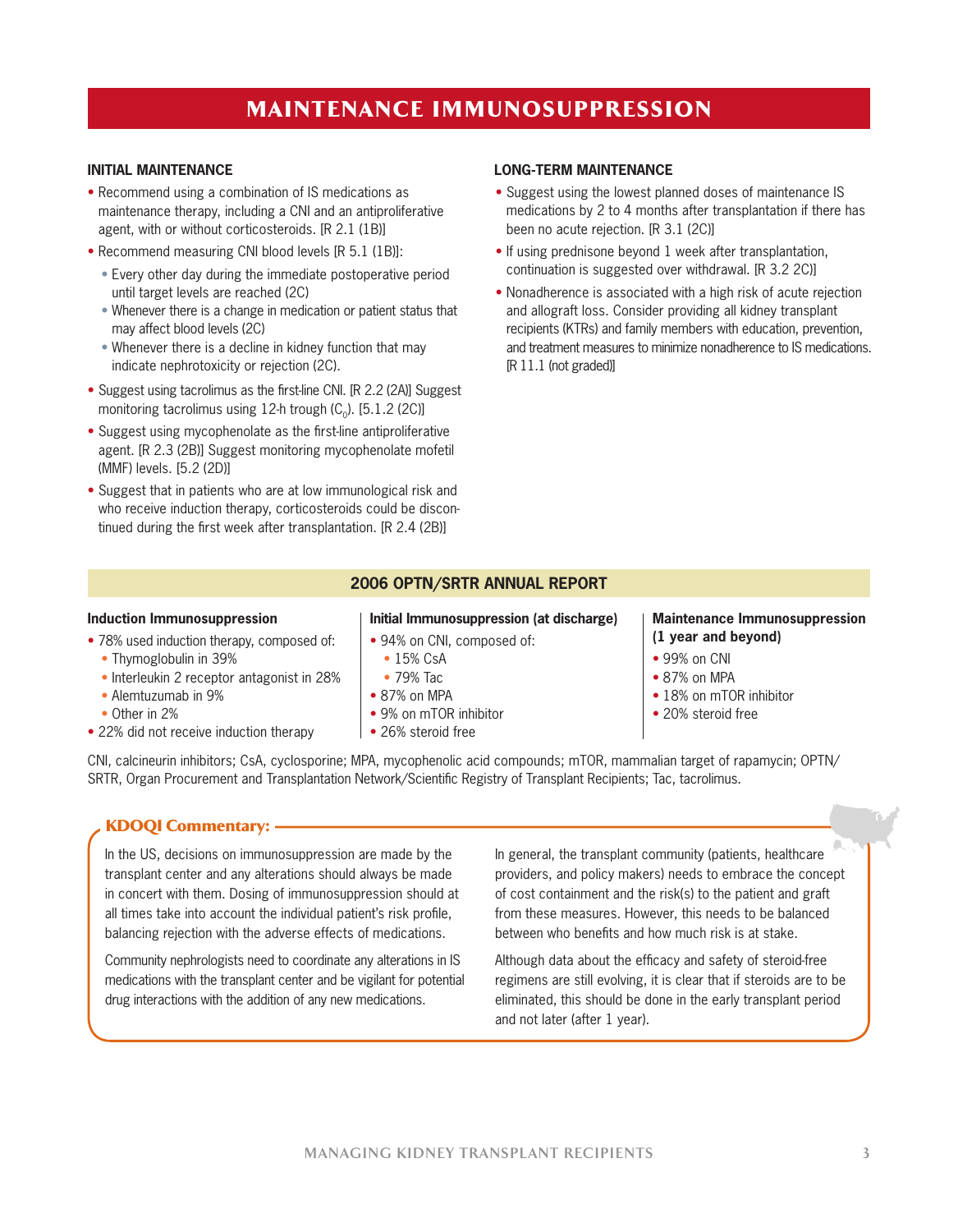### ACUTE REJECTION and CHRONIC ALLOGRAFT INJURY

#### **POSSIBLE RISK FACTORS FOR ACUTE REJECTION**

- The number of human leukocyte antigen (HLA) mismatches
- Younger recipient age
- Older donor age
- African-American ethnicity (in the United States)
- Panel-reactive antibody (PRA) >30%
- Presence of a donor-specific antibody
- Blood group incompatibility
- Delayed onset of graft function
- Cold ischemia time >24 hours

#### **TREATMENT OF ACUTE REJECTION**

- Recommend biopsy before treating acute rejection, unless the biopsy will substantially delay treatment. [R 6.1 (1C)]
- Treat subclinical and borderline acute rejection. [R 6.2 (2D)]
- Suggest adding MMF, if appropriate. [R 6.5 (2D)]



#### **Acute Cellular Rejection**

- Recommend using corticosteroids for the initial treatment. [R 6.3 (1D)]
- Suggest adding or restoring prednisone in patients not on steroids who have a rejection episode. [R 6.3.1 (2D)]
- Suggest using lymphocyte-depleting antibodies or OKT3 if [R 6.3.2 (2C)]:
	- Nonresponsive to corticosteroids
	- Acute cellular rejection is recurrent.

#### **Antibody-Mediated Acute Rejection**

- Suggest treating with one or more of the following alternatives, with or without corticosteroids [R 6.4 (2C)]:
	- Plasma exchange
	- Intravenous immunoglobulin
	- Anti-CD20 antibody
	- Lymphocyte-depleting antibody.

#### **TREATMENT OF CHRONIC ALLOGRAFT INJURY (CAI)**

- Recommend a kidney allograft biopsy for all patients with declining kidney function of unclear cause to detect potentially reversible causes. [R 7.1 (1C)]
- For patients with CAI and histological evidence of CNI toxicity, suggest reducing, withdrawing, or replacing the CNI. [R 7.2 (2C)]
	- Withdrawing the CNI should occur only after attempts at decreasing the dosage have failed. One also must ensure that all other causes of CAI are excluded to avoid inappropriate drug adjustments or missed treatment options

#### KDoQI Commentary:

Decision making regarding appropriate initial treatment for acute rejection should be based on clinical and pathologic information. Regular surveillance of the patient's kidney function, at the transplant center or in the nephrologist's office, offers an opportunity to enhance patient adherence to medication, diet, and healthy lifestyle.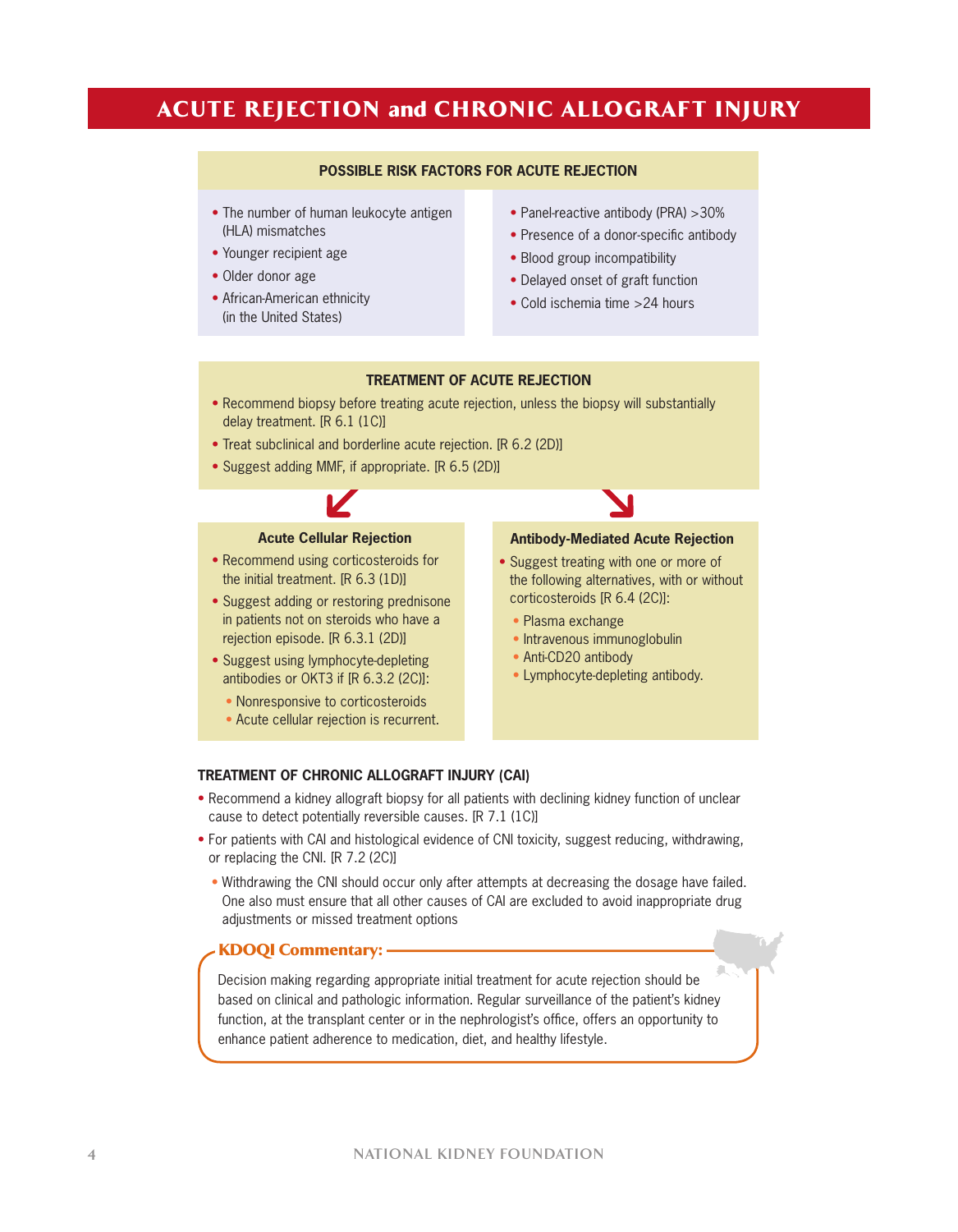### **SCREENING and GRAFT MONITORING**

- Detecting kidney allograft dysfunction as soon as possible will allow timely diagnosis and treatment that may improve outcomes.
- Suggest including a kidney allograft ultrasound examination as part of the assessment of kidney allograft dysfunction. [R 8.4 (2C)]

| <b>ROUTINE SCREENING AFTER KIDNEY TRANSPLANTATION</b>                                                                                                                                                                                                                                                                                                                                                                                                                                                                                                                                                                                                                                                                                                                                                                                                                                          |                                                          |                    |            |                |             |                  |
|------------------------------------------------------------------------------------------------------------------------------------------------------------------------------------------------------------------------------------------------------------------------------------------------------------------------------------------------------------------------------------------------------------------------------------------------------------------------------------------------------------------------------------------------------------------------------------------------------------------------------------------------------------------------------------------------------------------------------------------------------------------------------------------------------------------------------------------------------------------------------------------------|----------------------------------------------------------|--------------------|------------|----------------|-------------|------------------|
| <b>Screening</b>                                                                                                                                                                                                                                                                                                                                                                                                                                                                                                                                                                                                                                                                                                                                                                                                                                                                               | <b>Screening Intervals by Time After Transplantation</b> |                    |            |                |             |                  |
| <b>Test</b>                                                                                                                                                                                                                                                                                                                                                                                                                                                                                                                                                                                                                                                                                                                                                                                                                                                                                    | 1 week                                                   | 1 month            | 2-3 months | 4-6 months     | 7-12 months | $>12$ months     |
| Creatinine <sup>a</sup>                                                                                                                                                                                                                                                                                                                                                                                                                                                                                                                                                                                                                                                                                                                                                                                                                                                                        | Daily                                                    | 2-3 per week       | Weekly     | Every 2 weeks  | Monthly     | Every 2-3 months |
| Urine protein <sup>b</sup>                                                                                                                                                                                                                                                                                                                                                                                                                                                                                                                                                                                                                                                                                                                                                                                                                                                                     | Once                                                     |                    |            | Every 3 months | Annually    |                  |
| Complete blood count <sup>c</sup>                                                                                                                                                                                                                                                                                                                                                                                                                                                                                                                                                                                                                                                                                                                                                                                                                                                              | Daily                                                    | 2-3 per week       | Weekly     | Monthly        |             | Annually         |
| Diabetes <sup>d</sup>                                                                                                                                                                                                                                                                                                                                                                                                                                                                                                                                                                                                                                                                                                                                                                                                                                                                          | Weekly                                                   |                    |            | Every 3 months | Annually    |                  |
| Lipid profile <sup>e</sup>                                                                                                                                                                                                                                                                                                                                                                                                                                                                                                                                                                                                                                                                                                                                                                                                                                                                     |                                                          |                    | Once       |                |             | Annually         |
| Tobacco use <sup>f</sup>                                                                                                                                                                                                                                                                                                                                                                                                                                                                                                                                                                                                                                                                                                                                                                                                                                                                       |                                                          | Prior to discharge |            |                |             | Annually         |
| <b>BKV NAT<sup>g</sup></b>                                                                                                                                                                                                                                                                                                                                                                                                                                                                                                                                                                                                                                                                                                                                                                                                                                                                     |                                                          | Monthly            |            | Every 3 months |             |                  |
| EBV NAT (seronegative) <sup>h</sup>                                                                                                                                                                                                                                                                                                                                                                                                                                                                                                                                                                                                                                                                                                                                                                                                                                                            | Once                                                     | Monthly            |            | Every 3 months |             |                  |
| Blood pressure, pulse,<br>height, body weight                                                                                                                                                                                                                                                                                                                                                                                                                                                                                                                                                                                                                                                                                                                                                                                                                                                  | Each clinical visit                                      |                    |            |                |             |                  |
| BKV, BK polyoma virus; EBV, Epstein-Barr virus; NAT, nucleic acid testing.<br><sup>d</sup> Screen for diabetes with fasting blood glucose, glucose tolerance test, or<br><sup>a</sup> Serum creatinine. Suggest estimating GFR whenever serum creatinine<br>$HbA_{1c}$ level.<br>is measured [R 8.3.1 (2D)] using one of several formulas validated for<br><sup>e</sup> Lipid profile includes fasting cholesterol, LDL-C, HDL-C, and triglycerides.<br>adults (2C), or the Schwartz formula for children and adolescents (2C).<br><sup>f</sup> Screen for tobacco use.<br><sup>b</sup> Urine total protein and/or urine albumin.<br><sup>g</sup> Screen for BKV using plasma NAT.<br><sup>c</sup> Complete blood count, including white blood count, hemoglobin and<br><sup>h</sup> Screen for EBV using plasma NAT in patients with no antibody to EBV<br>platelet counts.<br>at transplant. |                                                          |                    |            |                |             |                  |

• Screening for treatable recurrent kidney disease may result in early diagnosis and treatment that may be beneficial.

| <b>SCREENING FOR RECURRENT DISEASES</b> |                                                          |                                                                                      |                                                              |                                         |  |
|-----------------------------------------|----------------------------------------------------------|--------------------------------------------------------------------------------------|--------------------------------------------------------------|-----------------------------------------|--|
| <b>Disease</b>                          | <b>Screening</b><br>(in addition to<br>serum creatinine) | <b>Minimum Screening</b><br><b>Frequency</b>                                         | <b>Diagnostic Tests</b><br>(in addition to<br>kidney biopsy) | <b>Potential Treatment</b>              |  |
| <b>FSGS</b> <sup>a</sup>                | Proteinuria                                              | Daily for 1 week, weekly for 4<br>weeks, every 3 months for 1<br>year, then annually |                                                              | Plasmapheresis                          |  |
| lgA nephropathy <sup>b</sup>            | Proteinuria, microhematuria                              |                                                                                      |                                                              |                                         |  |
| <b>MPGN</b> b                           | Proteinuria, microhematuria                              | Once in the first month,                                                             | Serum complement<br>levels                                   |                                         |  |
| Anti-GBM disease <sup>b</sup>           | Proteinuria, microhematuria                              | every 3 months in the first<br>year, then annually                                   | Anti-GBM antibodies                                          | Plasmapheresis                          |  |
| Pauci-immune vasculitis <sup>b</sup>    | Proteinuria, microhematuria                              |                                                                                      | <b>ANCA</b>                                                  | Cyclophosphamide<br>and corticosteroids |  |
| <b>HUS</b> <sup>c</sup>                 | Proteinuria, platelet count                              | During episodes of graft<br>dysfunction                                              | Platelet count,<br>peripheral blood<br>smear, LDH            | Plasmapheresis                          |  |

ANCA, antineutrophil cytoplasmic antibody; FSGS, focal segmental glomerulosclerosis; GBM, glomerular basement membrane; HUS, hemolytic-uremic syndrome; IgA, immunoglobulin A; LDH, lactate dehydrogenase; MPGN, membranoproliferative glomerulonephritis.

a See R 10.1 (2C) b See R 10.2 (2C)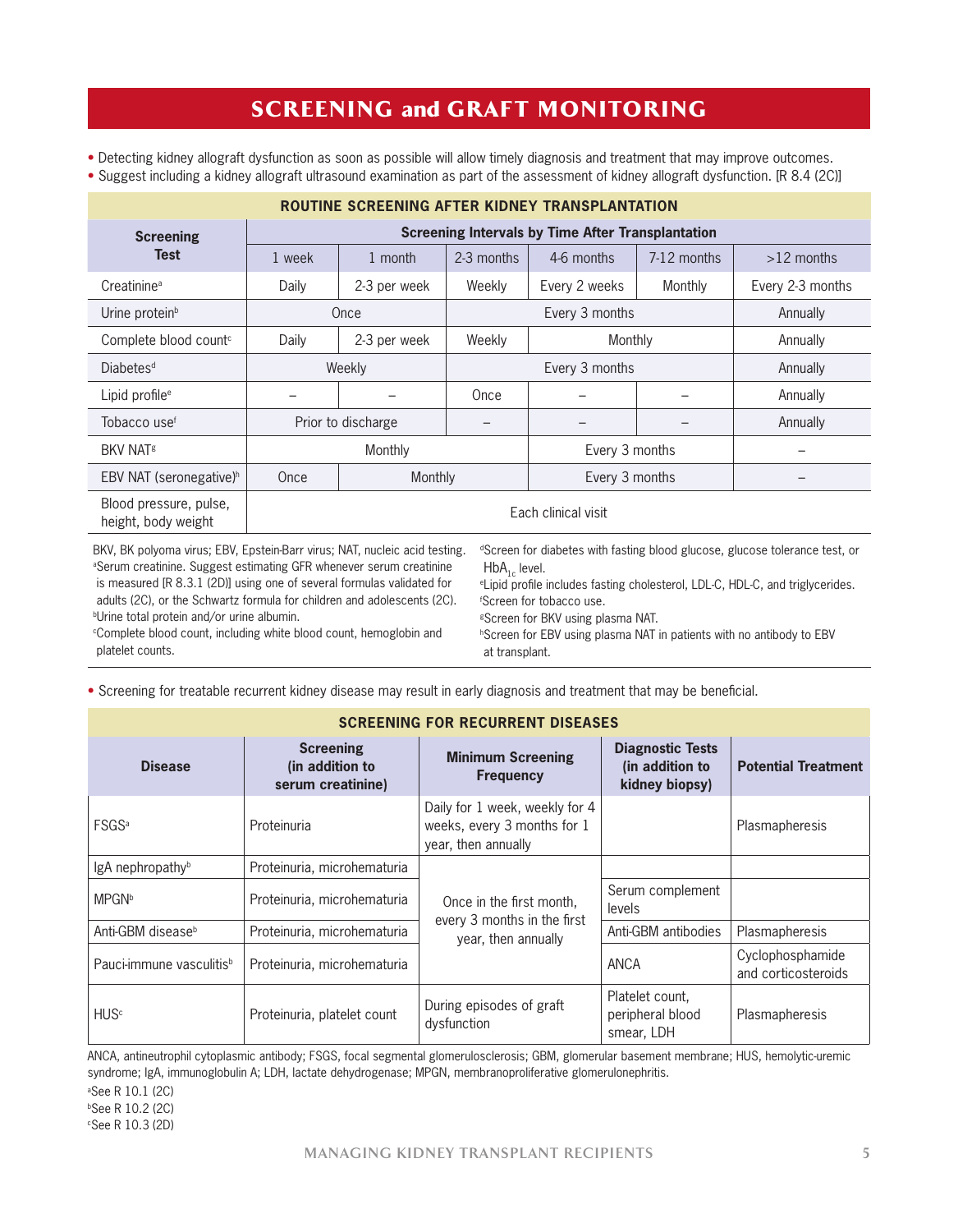### CarDIovasCular DIsease

- The incidence of CVD is high after kidney transplantation.
- Most of the "traditional" risk factors in the general population, including cigarette smoking, diabetes, hypertension and dyslipidemias, are also risk factors for CVD in kidney transplant recipients (KTRs).
- KTRs should be considered at highest risk for CVD and managed accordingly.
- Suggest using aspirin (65-100mg/day) in all KTRs with atherosclerotic CVD, unless there are contraindications. [R 17.2 (2B)]

| <b>OVERVIEW OF RISK FACTORS AND TREATMENT GOALS FOR CVD</b> |                                                                                                                                                                                                                                                                                                                                                                |  |  |
|-------------------------------------------------------------|----------------------------------------------------------------------------------------------------------------------------------------------------------------------------------------------------------------------------------------------------------------------------------------------------------------------------------------------------------------|--|--|
| <b>Reduce Risk for:</b>                                     | Goals                                                                                                                                                                                                                                                                                                                                                          |  |  |
| New-onset diabetes after transplantation<br>(NODAT)         | • HbA <sub>1s</sub> : 7.0-7.5% [R 15.2.2 (not graded)]<br>• Avoid targeting HbA <sub>1c</sub> $\leq$ 6.0%, especially if hypoglycemic reactions are common.<br>[R 15.2.2 (not graded)]                                                                                                                                                                         |  |  |
| Hypertension                                                | • <130/80 mm Hg if ≥18 years of age [R 16.1.2 (2C)]<br>• <90th percentile for sex, age, and height if <18 years old<br>[R 16.1.2 (2C)]                                                                                                                                                                                                                         |  |  |
| Dyslipidemias                                               | • Adults:<br>• LDL: <100 mg/dL [R 16.2.2.2]<br>• Non-HDL: <130 mg/dL [R 16.2.2.3]<br>• Adolescents:<br>• LDL: <130 mg/dL [R 16.2.2.2]<br>• Non-HDL: <160 mg/dL [R 16.2.2.3]                                                                                                                                                                                    |  |  |
| Obesity                                                     | • Assess at each visit. [R 16.4.1 (not graded)]<br>• Measure height and weight at each visit, in adults and children.<br>• Calculate body mass index (BMI) at each visit.<br>. Measure waist circumference when weight and physical appearance suggest<br>obesity, but BMI is <35 kg/m <sup>2</sup> .<br>• Offer a weight reduction program to all obese KTRs. |  |  |

#### KDoQI Commentary:

Since cardiovascular disease is the most common cause of patient death among KTRs, a concerted effort to minimize risk factors for heart disease will likely have as great or an even greater impact on optimizing patient and graft outcomes than the discovery of new antirejection therapies. CVD risk reduction strategies should include: regular screenings for

new-onset diabetes (using ADA-based definitions) in the posttransplant period among previously nondiabetic patients, good glycemic regulation for diabetic patients according to current ADA guidelines, as well as lipid management and blood pressure control according to KDOQI recommendations.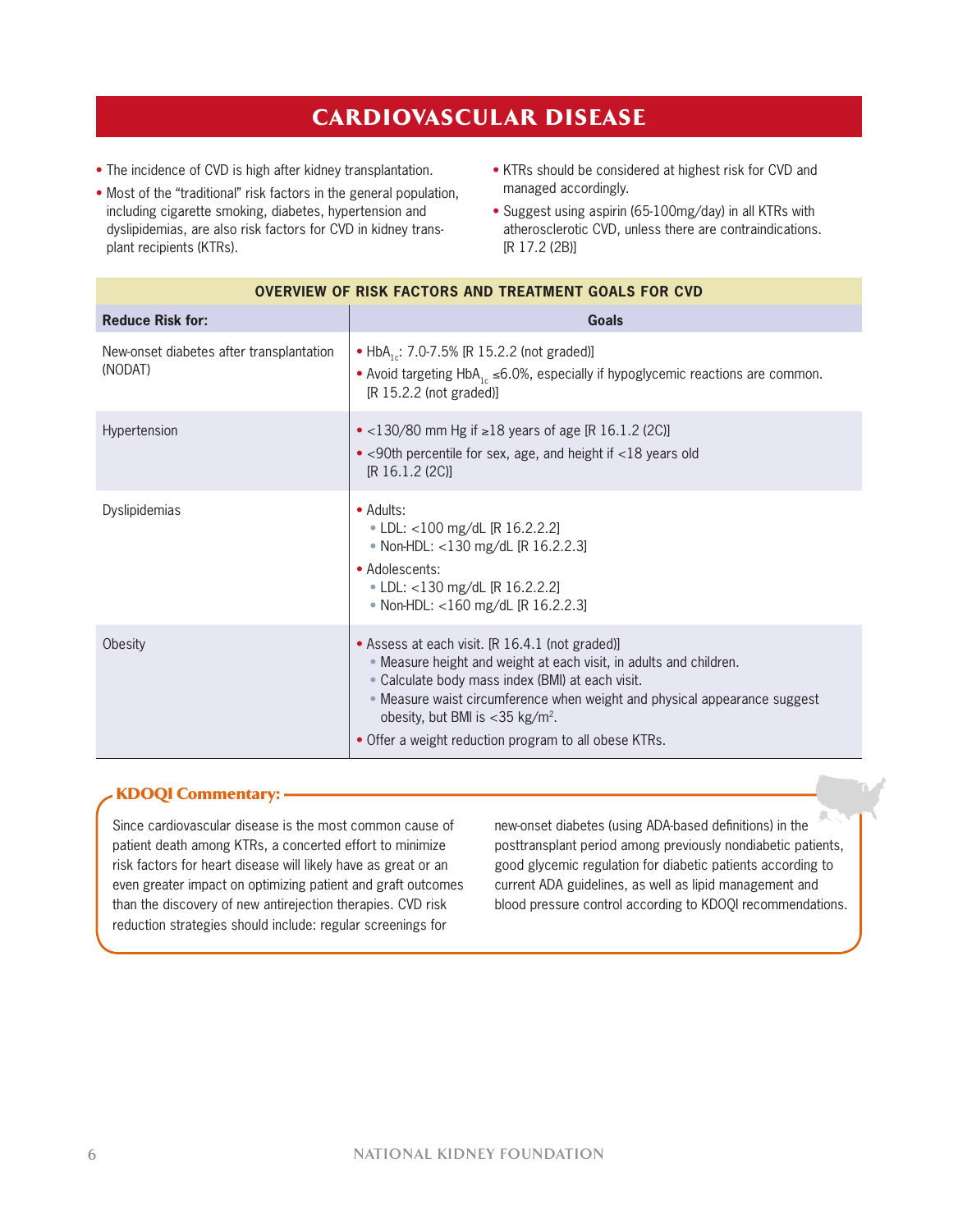### **CANCER**

- KTRs are at greater risk of developing cancer compared to the general population.
- Develop an individualized screening plan that includes past medical and family history, tobacco use, competing risks for death, and the performance of the screening methodology. [R 19.1 (not graded)]
- Suggest that a qualified health professional perform annual skin and lip examinations. [R 18.4 (2D)]
- Important factors for consideration in reducing IS medications for KTRs with cancer include [R 20.1.1 (2C)]:
	- Stage of cancer at diagnosis
	- If cancer is likely to be exacerbated by immunosuppression
	- Therapies available for the cancer
	- Whether IS medications interfere with ability to administer standard chemotherapy.

#### **CANCERS CATEGORIZED BY SIR FOR KIDNEY TRANSPLANT PATIENTS AND CANCER INCIDENCE**

|                                                                                                                            | <b>Common Cancers</b>                       | <b>Common Cancers in Transplant</b><br><b>Population (Estimated)</b>                                                             | <b>Rare Cancers</b>                                                  |  |
|----------------------------------------------------------------------------------------------------------------------------|---------------------------------------------|----------------------------------------------------------------------------------------------------------------------------------|----------------------------------------------------------------------|--|
| High SIR<br>(>5)                                                                                                           | Kaposi's sarcoma                            | Kaposi's sarcoma<br>Vaginal<br>Non-Hodgkin lymphoma<br>Kidney<br>Non-melanoma skin<br>Lip<br>Thyroid<br>Penis<br>Small intestine | Eye                                                                  |  |
| Moderate SIR<br>$(>1-5, p < 0.05)$                                                                                         | Lung<br>Colon<br>Cervix<br>Stomach<br>Liver | Oro-nasopharynx<br>Esophagus<br>Bladder<br>Leukemia                                                                              | Melanoma<br>Larynx<br>Multiple myeloma<br>Anus<br>Hodgkin's lymphoma |  |
| No increased risk shown                                                                                                    | <b>Breast</b><br>Prostate<br>Rectum         |                                                                                                                                  | Ovary<br>Uterus<br>Pancreas<br><b>Brain</b><br><b>Testis</b>         |  |
| SIR: Standardized incidence ratio. The ratio of the observed to the expected new cases of cancer. [Adapted from Table 29.] |                                             |                                                                                                                                  |                                                                      |  |

#### **KDOQI Commentary: -**

Skin cancer is common in US transplant patients and screening and prevention are critical. However, implementation of guidelines for doing so, including the KDIGO guidelines, is a challenge because of patient preferences against the routine use of sunscreen, as well as time constraints during office visits. Although many posttransplant cancers are

viral-mediated and related to immunosuppression, it is less clear how to alter immunosuppression after malignancy has occurred. Although age-specific screening for malignancy should be incorporated into care, consideration must be given to the risk of screening in patients with limited life spans (<5 years) because of comorbid conditions.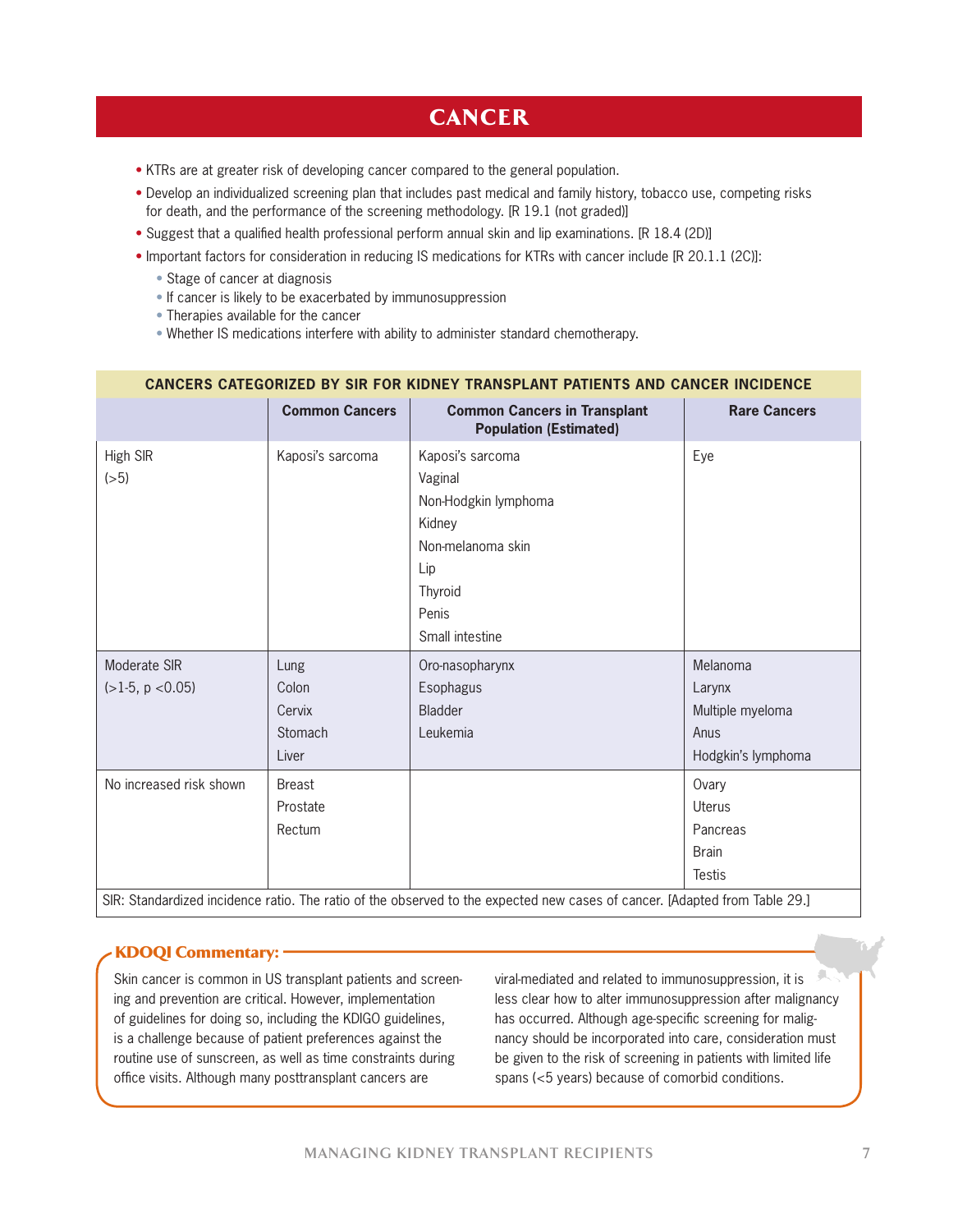## **INFECTION**

#### **RECOMMENDED VACCINES AFTER KIDNEY TRANSPLANTATION**

- Diphtheria—pertussis–tetanus
- Haemophilus influenza B
- Hepatitis A\*
- Hepatitis B
- Pneumovax
- Inactivated polio
- Influenza types A and B (administer annually)
- Meningococcus: administer if recipient is at high risk
- Typhoid Vi

\*For travel, occupational or other specific risk, and edemic regions. Consider providing booster polysaccharide pneumococcal vaccination every 3 to 5 years.

#### **CONTRAINDICATED VACCINATIONS AFTER TRANSPLANTATION**

- Varicella zoster
- Bacillus Calmette-Guérin (BCG)
- 
- Smallpox • Intranasal influenza
- Live oral typhoid Ty21a and
- other newer vaccines
- Measles (except during an outbreak) • Mumps
- Rubella
- Oral polio
- Live Japanese B encephalitis vaccine
- Yellow fever

### KDoQI Commentary:

It may not be practical to require BK virus screening exclusively with quantitative plasma nucleic acid testing (NAT) because many US centers use initial urinary screening and then test plasma only if urine screening results are positive. However, some type of screening for BK virus is critical to avoid BK nephropathies.

Current practice regarding EBV screening varies among centers in the US, and many do not routinely screen for EBV posttransplant, even in recipientnegative donor-positive cases. In many centers, EBV screening is reserved for children, who are much more commonly EBV negative pretransplant than adults. If screening is someday to be routinely implemented in US centers, details regarding the best method of screening and levels of viremia above which a clinical intervention should be triggered need to be better defined.

KDoQI Commentary:

It is now standard of care to use vaccinations in KTRs as long as the vaccine does not contain live or attenuated virus. It is also routine to screen for or use prophylaxis to prevent several posttransplant viral infections.

Neither revaccination against hepatitis after transplant, nor following up hepatitis B antibody titers annually, is common practice in the US.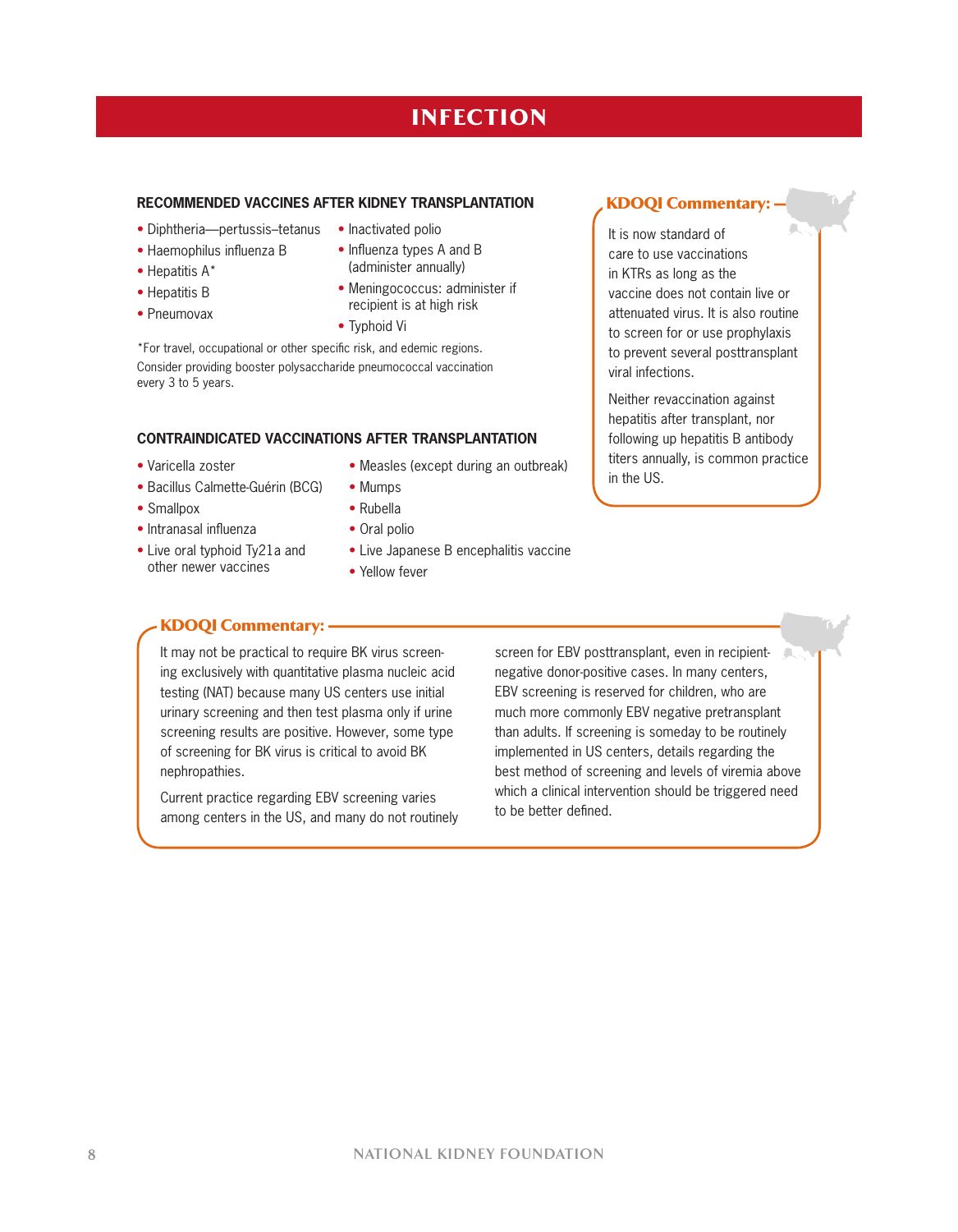|                                     | <b>SELECT RECOMMENDATIONS FOR MANAGING INFECTION</b>                                                                                                                                                                                                                                                                                                                                                                             |
|-------------------------------------|----------------------------------------------------------------------------------------------------------------------------------------------------------------------------------------------------------------------------------------------------------------------------------------------------------------------------------------------------------------------------------------------------------------------------------|
| BK polyoma virus                    | Suggest screening all KTRs with NAT [R 13.1.1 (2C)]:<br>• Monthly for the first 3 to 6 months after transplantation (2D), then every 3 months until<br>the end of the first posttransplant year (2D)<br>• Whenever there is an unexplained rise in serum creatinine (2D)<br>• After treatment for acute rejection. (2D)<br>Suggest reducing IS medications when BKV plasma NAT is persistently >107 copies/L.<br>[R 13.1.2 (2D)] |
| Cytomegalovirus                     | Recommend KTRs receive chemoprophylaxis with oral ganciclovir or valganciclovir<br>[R 13.2.1]:<br>• For at least 3 months after transplantation (1B)<br>• For 6 weeks after treatment with a T-cell-depleting antibody (1C)<br>• Except when both donor and recipient have negative CMV serologies.<br>In patients with CMV disease, suggest weekly monitoring of CMV by NAT or pp65<br>antigenemia. [R 13.2.2 (2D)]             |
| Epstein-Barr virus                  | Suggest reduction or cessation of IS medication in patients who have EBV disease, including<br>PTLD. [R 13.3.3 (1C)]                                                                                                                                                                                                                                                                                                             |
| Herpes simplex virus 1, 2           | Recommend treating superficial HSV 1, 2 infection [13.4.1 (1B)] with an appropriate oral<br>antiviral agent (e.g. acyclovir, valacyclovir, or famciclovir) until all lesions have resolved.<br>[13.4.1 (1D)]                                                                                                                                                                                                                     |
| Varicella zoster virus              | Recommend treating primary VZV infection with either IV or oral acyclovir or valacyclovir and<br>a temporary reduction in IS medication. [13.4.4 (2D)]                                                                                                                                                                                                                                                                           |
| Hepatitis C virus                   | Suggest treating HCV-infected KTRs only when the benefits of treatment clearly outweigh the<br>risk of allograft rejection due to interferon-based therapy (e.g. fibrosing cholestatic hepatitis,<br>life-threatening vasculitis). [R 13.5.1 (2D)]                                                                                                                                                                               |
| Hepatitis B virus                   | Suggest interferon treatment should generally be avoided in HBV-infected KTRs.<br>[R 13.6.2 (2C)]<br>Suggest prophylaxis with tenofovir, entecavir, or lamivudine in HBsAg-positive KTRs.<br>[R 13.6.3 (2B)]                                                                                                                                                                                                                     |
| Human immunodeficiency virus        | To determine antiretroviral therapy, refer HIV-infected KTRs to an HIV specialist, who should<br>pay special attention to drug-drug interactions and appropriate dosing of medications.<br>[R 13.7.2 (not graded)]                                                                                                                                                                                                               |
| Pneumocystis jirovecii<br>pneumonia | Recommend administering prophylaxis with daily trimethoprim-sulfamethoxazole for 3 to 6<br>months after transplantation. [R 14.2.1 (1B)]<br>Suggest prophylaxis for at least 6 weeks during and after treatment for acute rejection.<br>[R 14.2.2 (2C)]                                                                                                                                                                          |
| Tuberculosis                        | Suggest that prophylaxis and treatment regimens be the same as would be used in the local<br>general population who require therapy. [R 14.3.1 (2D)]<br>Recommend monitoring CNI and mTORi blood levels in patients receiving rifampin.<br>[R 14.3.2 (1C)]<br>Consider substituting rifabutin for rifampin to minimize interactions with CNIs and mTORi.<br>[R 14.3.2.1 (not graded)]                                            |
| Candida                             | Suggest oral and esophageal prophylaxis with oral clotrimazole lozenges, nystatin, or<br>fluconazole $[R 14.4.1 (2C)]$ for:<br>• 1 to 3 months after transplantation<br>• 1 month after treatment with an antilymphocyte antibody.                                                                                                                                                                                               |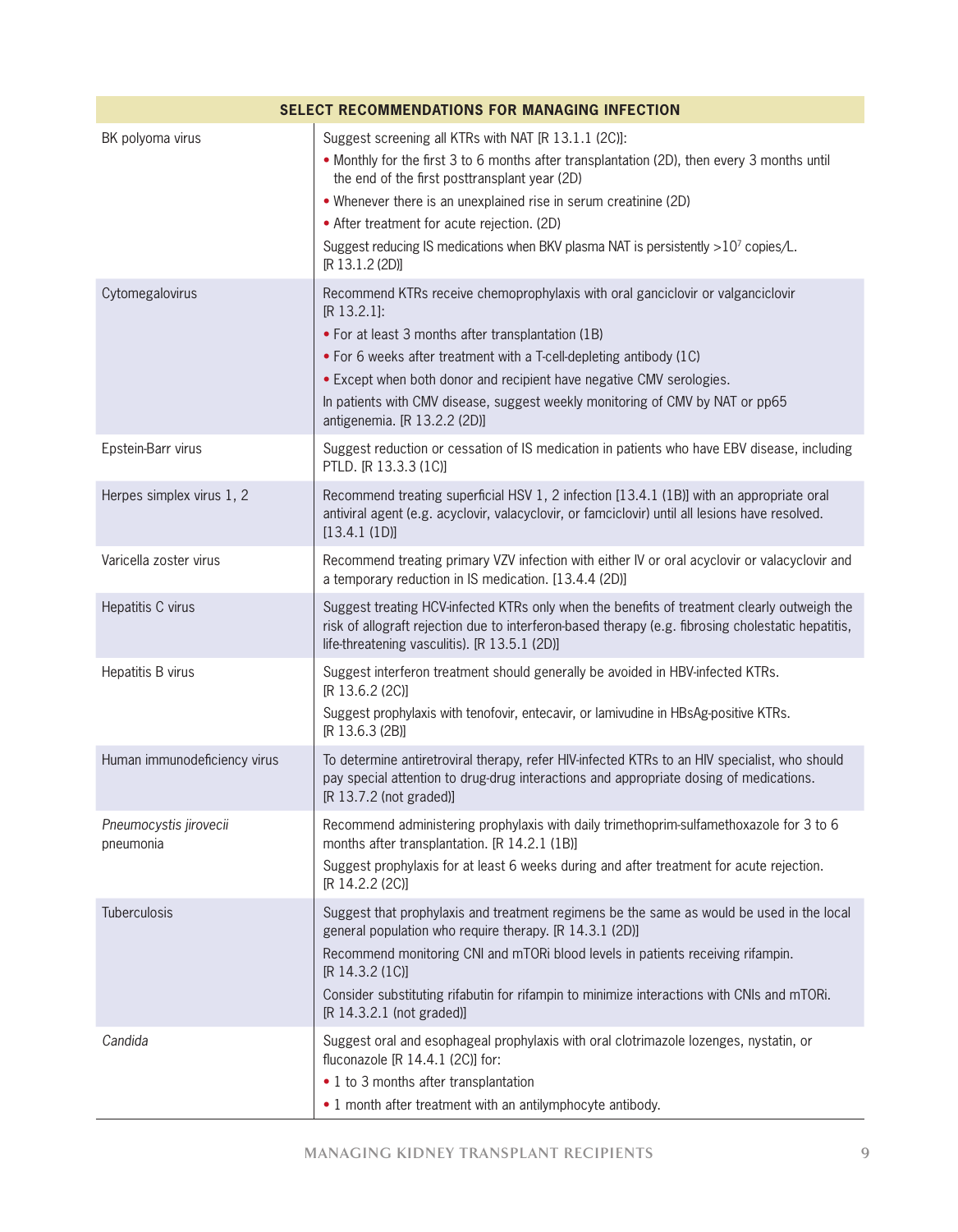## seleCt reCommenDatIons for managIng other ComplICatIons

| Bone disease                   | Recommend measuring serum calcium and phosphorus at least weekly during the immediate<br>posttransplant period, until stable. [R 21.1 (1B)]                                                                                                        |
|--------------------------------|----------------------------------------------------------------------------------------------------------------------------------------------------------------------------------------------------------------------------------------------------|
|                                | After the immediate posttransplant period, base the frequency of monitoring serum calcium,<br>phosphorus, and PTH on the presence and magnitude of abnormalities, and the rate of<br>progression of CKD. [R 21.2 (not graded)]                     |
|                                | Suggest treatment with calcitriol, alfacalcidol, or vitamin D be considered in KTRs with<br>eGFR > 30 mL/min/1.73m <sup>2</sup> and low bone mineral density. [R 21.6 (2D)]                                                                        |
| Hematological<br>complications | Assess and treat anemia by removing underlying causes and using standard measures applicable<br>to CKD. [R 22.2 (not graded)]                                                                                                                      |
|                                | Include treatment of underlying causes whenever possible for neutropenia and thrombocytopenia.<br>[R 22.3 (not graded)]                                                                                                                            |
|                                | Recommend using ACE-Is or ARBs for initial treatment of erythrocytosis. [R 22.4 (1C)]                                                                                                                                                              |
| Hyperuricemia and gout         | Suggest treating hyperuricemia when there are complications, such as gout, tophi, or uric acid<br>stones. [R 23.1 (2D)]                                                                                                                            |
|                                | Suggest colchicine for treating acute gout, with appropriate dose reduction for decreased kidney<br>function and concomitant CNI use. [R 23.1.1 (2D)]                                                                                              |
|                                | Recommend avoiding allopurinol in patients receiving azathioprine. [R 23.1.2 (1B)]                                                                                                                                                                 |
|                                | Suggest avoiding NSAIDs and COX-2 inhibitors whenever possible. [R 23.1.3 (2D)]                                                                                                                                                                    |
| Mental health                  | Include direct questioning about depression and anxiety as part of routine follow-up care.<br>[R 27 (not graded)]                                                                                                                                  |
| Sexual function                | Include discussion of sexual activity and counseling about contraception and safe sex practices in<br>follow-up of adult KTRs. [R 25.1.2 (not graded)]                                                                                             |
| Growth and development         | Recommend measuring growth and development in children [R 24.1 (1C)]:<br>• At least every 3 months if <3 years old (including head circumference) [(not graded)]<br>• Every 6 months in children ≥3 years until final adult height. [(not graded)] |
|                                | Recommend using rhGH 28 IU/m <sup>2</sup> /week (or 0.05 mg/kg/day) in children with persistent growth<br>failure after kidney transplantation. [R 24.2 (1B)]                                                                                      |
|                                | Suggest minimizing or avoiding corticosteroid use in children who still have growth potential.<br>[R 24.3 (2C)]                                                                                                                                    |

#### KDOQI Commentary: -

Metabolic complications are common posttransplant, and attention to the prevention and treatment of these issues, many resulting from side effects of IS drugs, constitute a large part of posttransplant care. Bisphosphonates are not

commonly used in KTRs in the US. Mental health and lifestyle are important areas that require more attention in the medical care of KTRs.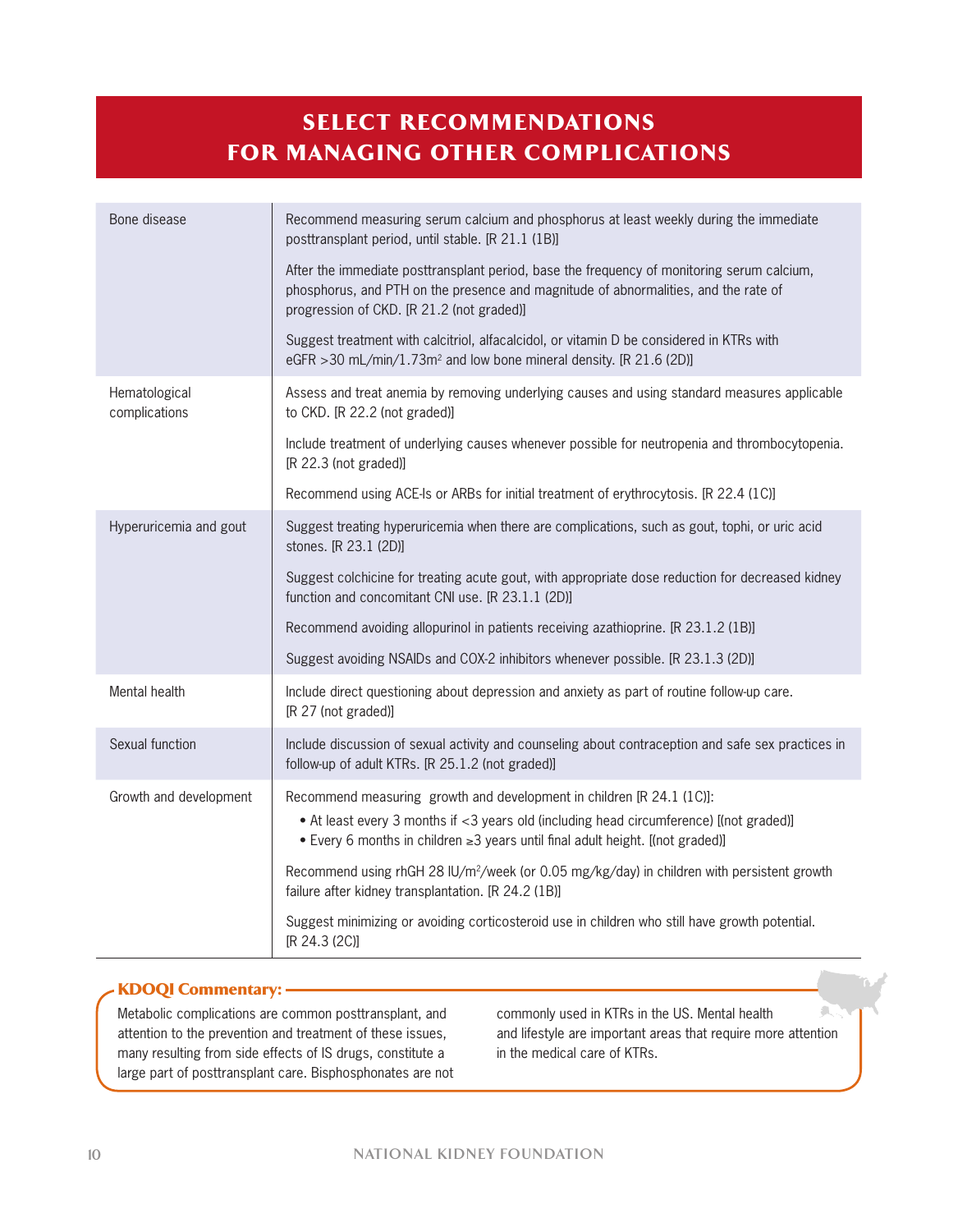### KDoQI Disclaimer

#### **Section I: Use of the Clinical Practice Guideline**

This Commentary on the Clinical Practice Guideline document is based upon the best information available at the time of publication. It is designed to provide information and assist decision making. It is not intended to define a standard of care, and should not be construed as one, nor should it be interpreted as prescribing an exclusive course of management.

Variations in practice will inevitably and appropriately occur when clinicians take into account the needs of individual patients, available resources, and limitations unique to an institution or type of practice. Every healthcare professional making use of these recommendations is responsible for evaluating the appropriateness of applying them in the setting of any particular clinical situation. The recommendations for research contained within this document are general and do not imply a specific protocol.

#### **Section II: Disclosure**

The National Kidney Foundation Disease Outcomes Quality Initiative (NKF-KDOQI®) makes every effort to avoid any actual or reasonably perceived conflicts of interest that may arise as a result of an outside relationship or a personal, professional, or business interest of a member of the Work Group.

All members of the Work Group are required to complete, sign, and submit a disclosure and attestation form showing all such relationships that might be perceived or actual conflicts of interest. This document is updated annually and information is adjusted accordingly. All reported information is published in its entirety at the end of this document in the Work Group members' Biographic and Disclosure Information section, and is on file at the National Kidney Foundation (NKF).

| <b>Grade for Strength</b><br>of Recommendation | <b>Strength</b> | Wording                                                                                                                                             | <b>Grade for</b><br><b>Quality of</b><br><b>Evidence</b>                                     | <b>Quality of Evidence</b>                                                                       |
|------------------------------------------------|-----------------|-----------------------------------------------------------------------------------------------------------------------------------------------------|----------------------------------------------------------------------------------------------|--------------------------------------------------------------------------------------------------|
| Level 1<br>Level 2                             | Strong<br>Weak  | "We recommendshould"<br>"We suggestmight"                                                                                                           | A                                                                                            | High: We are confident that the true effect lies close to that of<br>the estimate of the effect. |
|                                                | B               | Moderate: The true effect is likely to be close to the estimate<br>of the effect, but there is a possibility that it is substantially<br>different. |                                                                                              |                                                                                                  |
|                                                | C               | Low: The true effect may be substantially different from the<br>estimate of the effect.                                                             |                                                                                              |                                                                                                  |
|                                                |                 | D                                                                                                                                                   | Very low: The estimate of effect is very uncertain, and often will<br>be far from the truth. |                                                                                                  |

Note: Ungraded statements are used in areas where guidance was based on common sense and/or the question was not specific enough to undertake a systematic evidence review.

On all panels of this resource, R stands for recommendation.

#### **References:**

KDOQI US commentary on the 2009 KDIGO clinical practice guideline for the care of kidney transplant recipients. *Am J Kidney Dis*. 2010;56:189-218.

Kidney Disease: Improving Global Outcomes. Transplant Work Group. KDIGO clinical practice guideline for the care of kidney transplant recipients. *Am J Transplant*. 2009;9(Suppl 3):S1–S157.